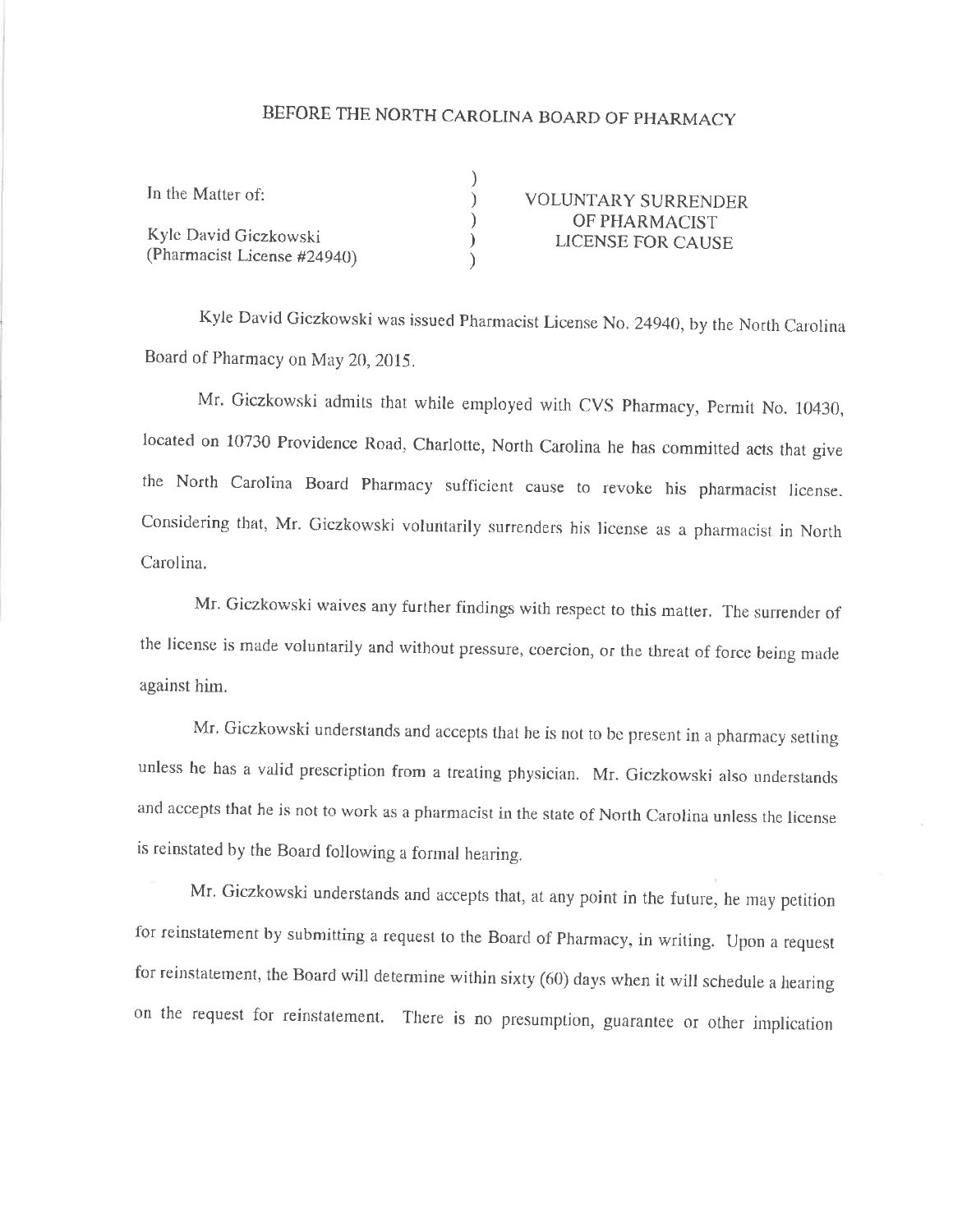intended within this document that the Board will reinstate the license. The decision will be made by the Board based on consideration of all available evidence presented at a formal hearing before the Board. The license will not be returned until and unless the Board issues a reinstatement order after any formal hearing.

This the 2 day of June, 2016.

 $\sigma_{\rm{min}}$  ,

Kyle David Gichtowski